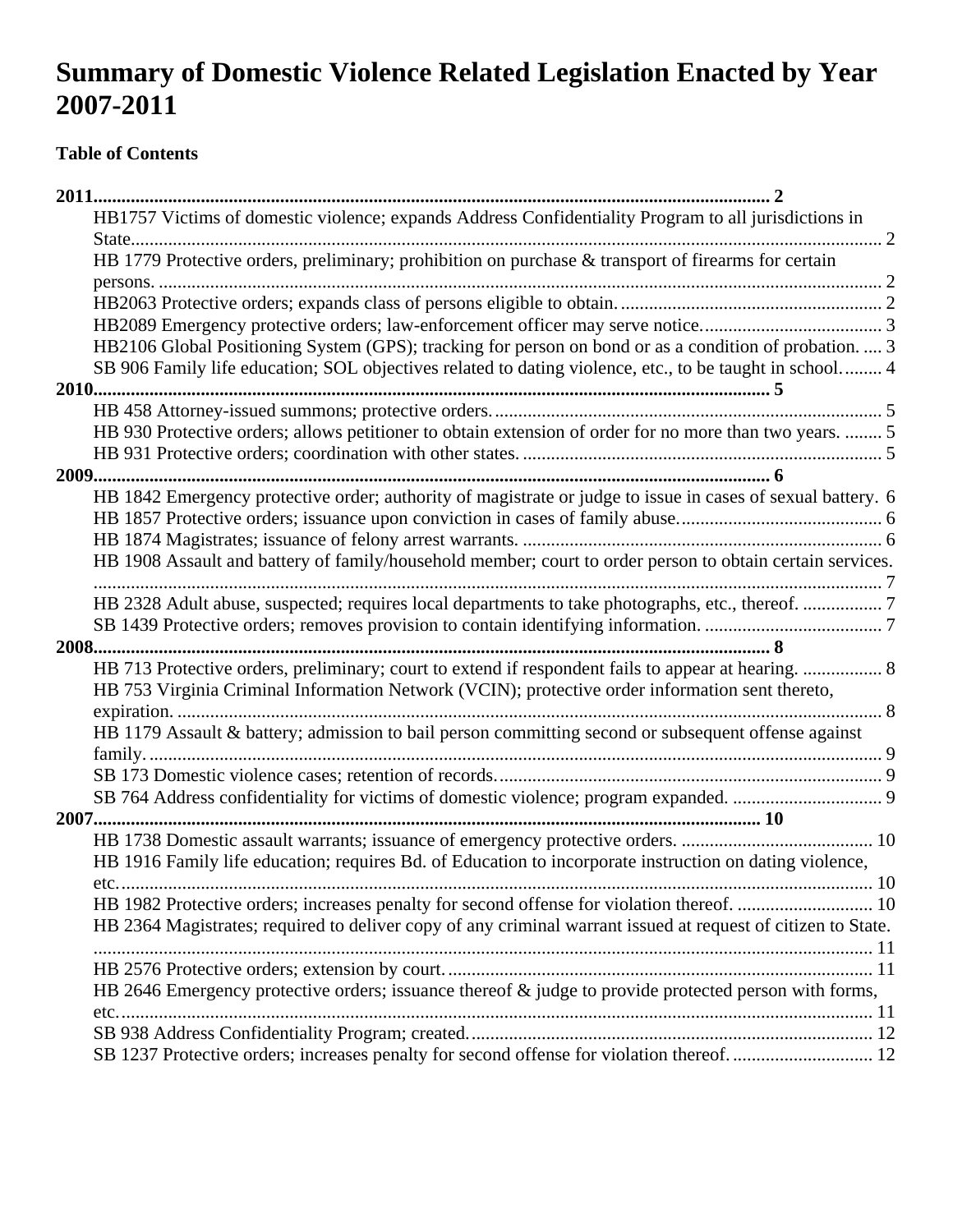#### <span id="page-1-0"></span>**HB1757 Victims of domestic violence; expands Address Confidentiality Program to all jurisdictions in State.**

An Act to amend and reenact § 2.2-515.2 of the Code of Virginia, to amend and reenact the second enactment of Chapter 599 of the Acts of Assembly of 2007, as amended by Chapter 649 of the Acts of Assembly of 2008, and to repeal the third enactment of Chapter 599 of the Acts of Assembly of 2007, as amended by Chapter 649 of the Acts of Assembly of 2008, relating to address confidentiality for victims of domestic violence.

#### *Summary:*

**Address Confidentiality Program.** Expands the Address Confidentiality Program for victims of domestic violence to all jurisdictions within the Commonwealth. The bill also provides that the Office of the Attorney General will prepare an evaluation of the statewide implementation of the program by December 31, 2012, and repeals the enactment clause that conditioned the continuation of the program upon an appropriation for that purpose. The bill is identical to SB 1199.

*Chief patron:* Wilt

### **[HB 1779](http://leg1.state.va.us/cgi-bin/legp504.exe?111+sum+HB1779) Protective orders, preliminary; prohibition on purchase & transport of firearms for certain persons.**

An Act to amend and reenact §18.2-308.1:4 of the Code of Virginia, relating to the purchase or transportation of firearms by persons subject to preliminary protective orders; penalty.

#### *Summary:*

**Preliminary protective orders.** Makes the prohibition on purchasing and transporting a firearm applicable to persons subject to preliminary protective orders where a petition alleging abuse or neglect has been filed. Under current law, persons subject to a preliminary protective order are prohibited from purchasing or transporting a firearm regardless of any allegation. This bill is identical to SB 754.

*Chief patron:* Gilbert

#### **HB2063 Protective orders; expands class of persons eligible to obtain.**

An Act to amend and reenact §§ 16.1-69.55, 16.1-228, 16.1-253.1, 16.1-253.4, 16.1-279.1, 17.1-213, 17.1-272, 18.2-60.4, 19.2-81.3, 19.2-120, 19.2-152.8, 19.2-152.9, and 19.2-152.10 of the Code of Virginia and to amend the Code of Virginia by adding in Chapter 9.1 of Title 19.2 a section numbered 19.2-152.7:1, relating to protective orders; availability; penalty.

#### *Summary:*

**Protective orders; availability; penalty.** Renames "protective orders for stalking" as "protective orders" and expands the class of persons that is eligible to obtain a protective order by enlarging the types of conduct that permit the issuance of a protective order from certain specified criminal acts to any act involving violence, force, or threat that results in bodily injury or places one in reasonable apprehension of death, sexual assault, or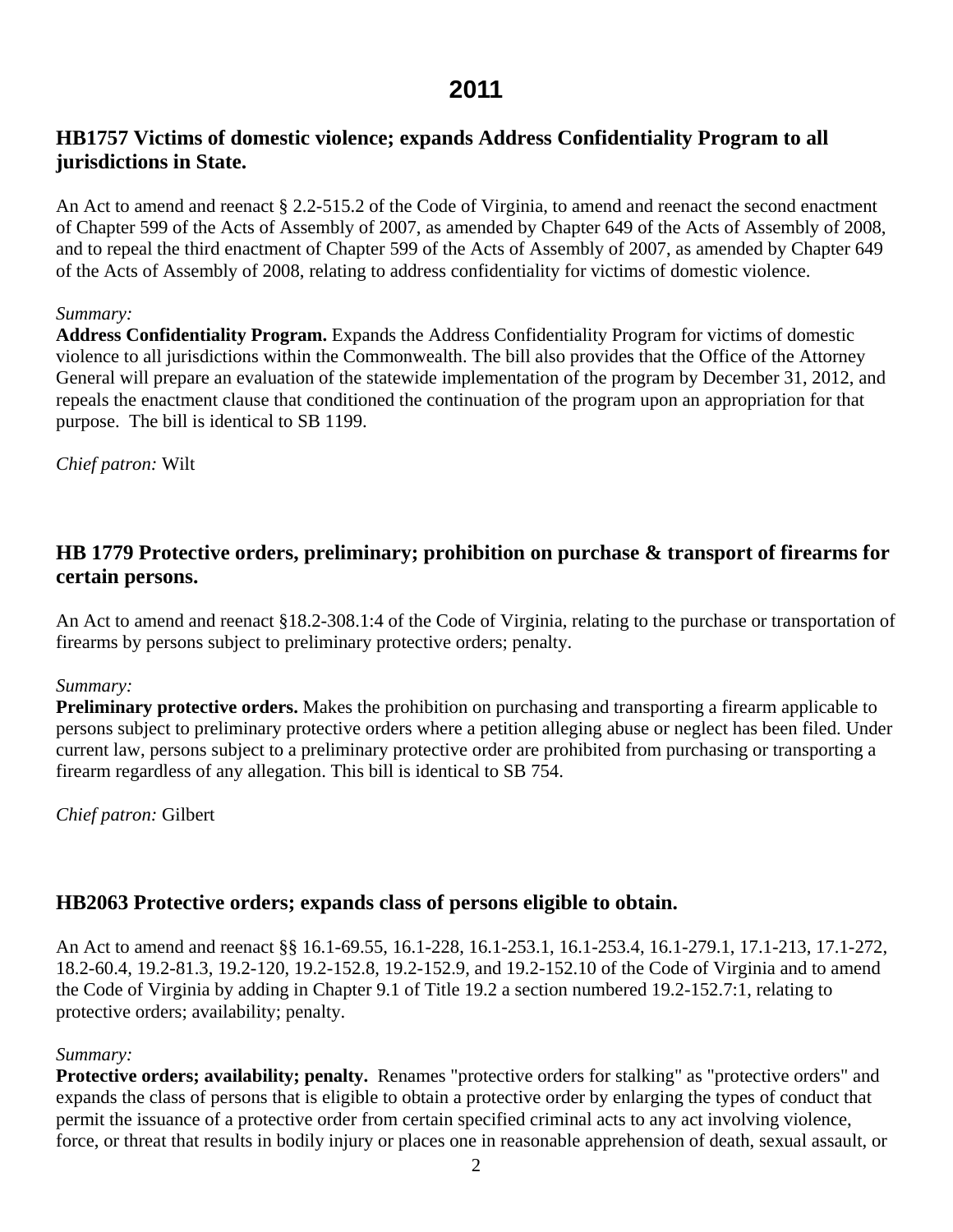<span id="page-2-0"></span>bodily injury. Such protective orders are available based on such conduct, regardless of the relationship of the parties involved. The bill also makes several amendments to make protective orders and family abuse protective orders more consistent, including amending the definition of "family abuse" to be consistent with the conduct that would allow for the issuance of a "protective order" and providing that a family abuse protective order may include a condition prohibiting the allegedly abusing person from committing a criminal offense that results in injury to person or property. The bill also makes the penalties for violating a protective order consistent with the penalties for violating a family abuse protective order: (i) any person convicted of a second violation of a protective order, when the offense is committed within five years of a conviction for a prior offense and when either the instant or prior offense was based on an act or threat of violence, shall be sentenced to a mandatory minimum term of confinement of 60 days; (ii) any person convicted of a third or subsequent offense, when such offense is committed within 20 years of the first conviction and when either the instant or any of the prior offenses was based on an act or threat of violence, is guilty of a Class 6 felony and punishment shall include a mandatory minimum term of confinement of six months; (iii) any person who commits an assault and battery resulting in serious bodily injury upon a person protected by a protective order is guilty of a Class 6 felony; and (iv) any person who violates a protective order by furtively entering the home of the protected party while such party is present or enters and remains in such home until the protected party arrives is guilty of a Class 6 felony. This bill incorporates HB 1716, HB 1876, HB 2340, and HB 2422. This bill is identical to SB 1222.

*Patron:* Bell, Robert B.

### **HB2089 Emergency protective orders; law-enforcement officer may serve notice.**

An Act to amend and reenact § 16.1-264 of the Code of Virginia, relating to service of notice of emergency protective order.

#### *Summary:*

**Service of notice of emergency protective orders.** Provides that a law-enforcement officer may effect service of an emergency protective order by personally serving the person subject to the order with a notification of the issuance of the order, which shall be on a form approved by the Supreme Court of Virginia. The officer making service shall enter or cause to be entered the date and time of service and other appropriate information into the Virginia Criminal Information Network and make due return to the court.

*Patron:* Herring

### **HB2106 Global Positioning System (GPS); tracking for person on bond or as a condition of probation.**

An Act to amend and reenact §§ 19.2-123 and 19.2-303 of the Code of Virginia, relating to GPS tracking for persons on bond or probation.

#### *Summary:*

**Bond; GPS tracking.** Allows GPS (Global Positioning System) tracking for persons on secured bond or as a condition of probation or suspended sentence. This bill is identical to SB 925.

#### *Patron:* Armstrong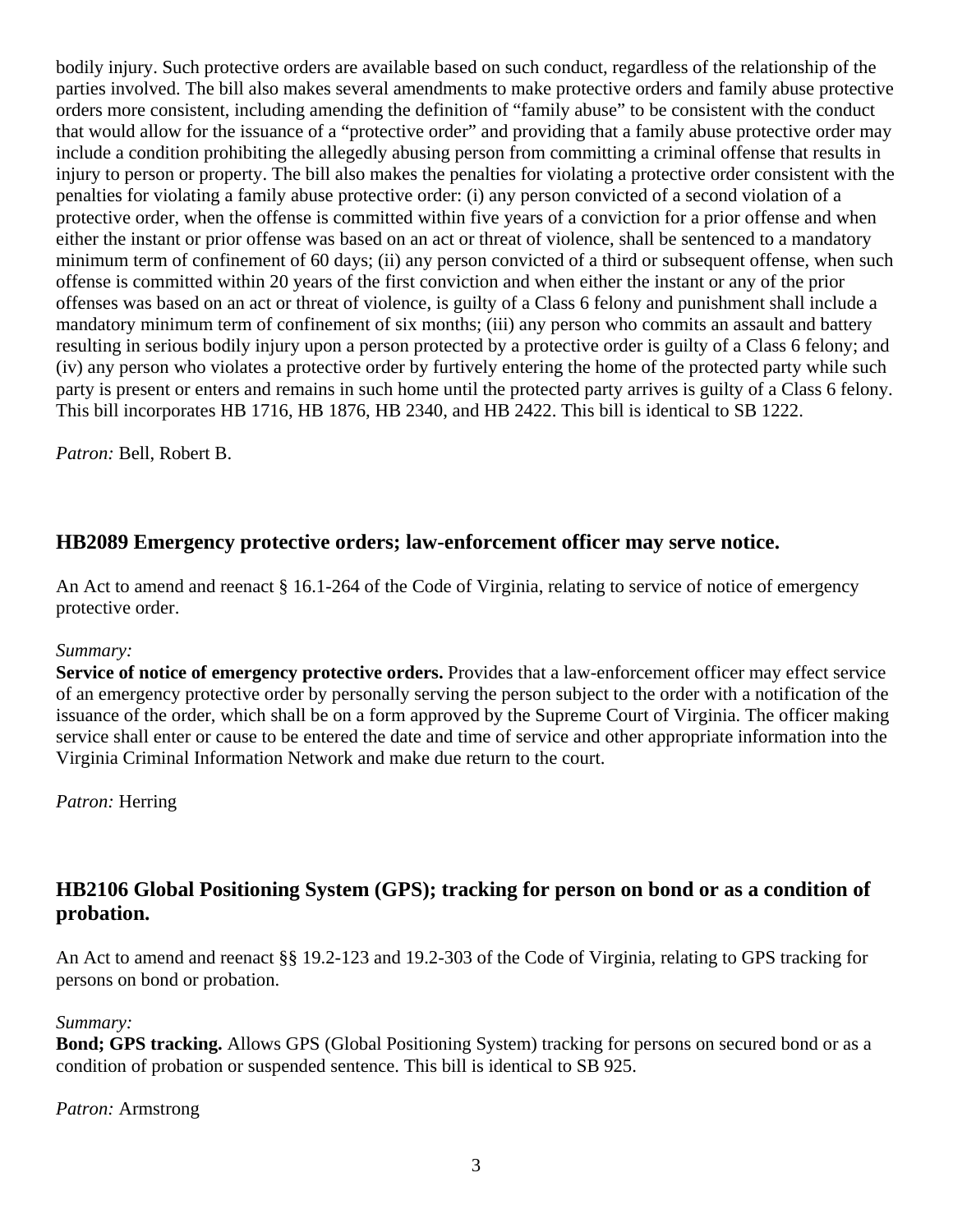#### <span id="page-3-0"></span>**[SB 906](http://leg1.state.va.us/cgi-bin/legp504.exe?111+sum+SB906) Family life education; SOL objectives related to dating violence, etc., to be taught in school.**

An Act to require awareness of teen dating violence to be taught as prescribed by the Board of Education's family life education guidelines.

#### *Summary:*

**Family life education; dating violence.** Provides that any family life education curriculum offered by a local school division shall require the Standards of Learning objectives related to dating violence and the characteristics of abusive relationships to be taught at least once during middle school and at least twice during high school.

*Chief patron:* Deeds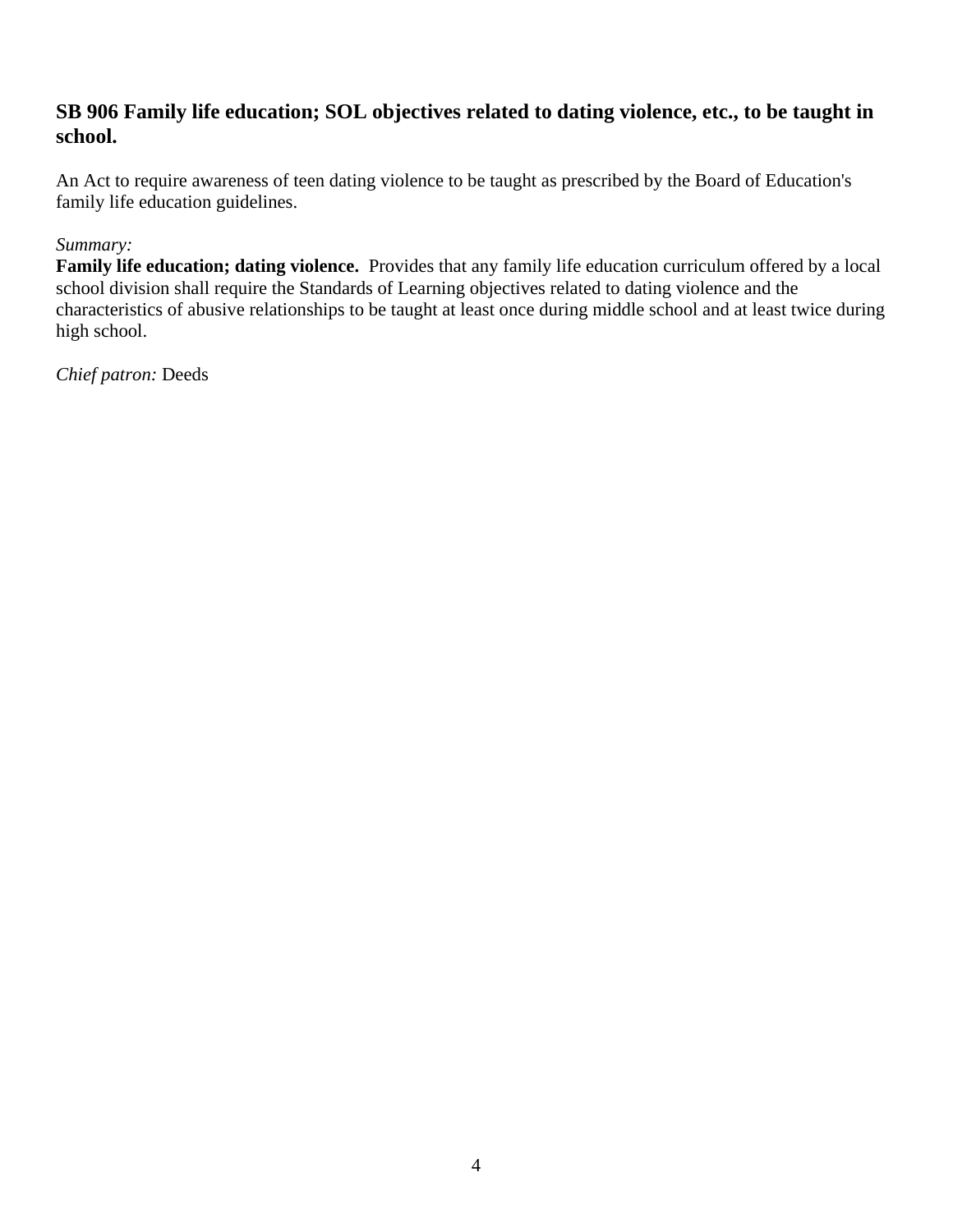#### <span id="page-4-0"></span>**[HB 458](http://leg1.state.va.us/cgi-bin/legp504.exe?101+sum+HB458) Attorney-issued summons; protective orders.**

Amends §8.01-407

*Summary:* 

Eliminates the prohibition on attorney-issued summonses in cases involving the issuance of protective orders. This bill is identical to SB 721.

*Patron:* Herring

### **[HB 930](http://leg1.state.va.us/cgi-bin/legp504.exe?101+sum+HB930) Protective orders; allows petitioner to obtain extension of order for no more than two years.**

Amends §§ 16.1-279.1 and 19.2-152.10

*Summary:*

This bill allows a petitioner who has obtained a protective order under § 16.1-279.1 (cases of family abuse) or § 19.2-152.10 (stalking) to seek an extension of such order for a period of no more than two years. There is no limit on the number of extensions that may be requested. This bill is identical to SB468.

*Patron:* Bell

#### **[HB 931](http://leg1.state.va.us/cgi-bin/legp504.exe?101+sum+HB931) Protective orders; coordination with other states.**

*Summary:*

This bill requires the Executive Secretary of the Supreme Court, on an annual basis, to consult with the appropriate judicial authorities of adjacent states and allows the Executive Secretary to consult with the appropriate judicial authorities of any other state concerning the forms used in connection with the issuance of protective orders under the laws of the Commonwealth and the other states. The Executive Secretary shall, to the extent feasible under the laws of the Commonwealth, coordinate the contents of such protective order forms with other states in order to facilitate the enforcement of foreign protective orders in the Commonwealth and the enforcement of Virginia protective orders in other states. This bill is identical to SB 467.

*Patron:* Bell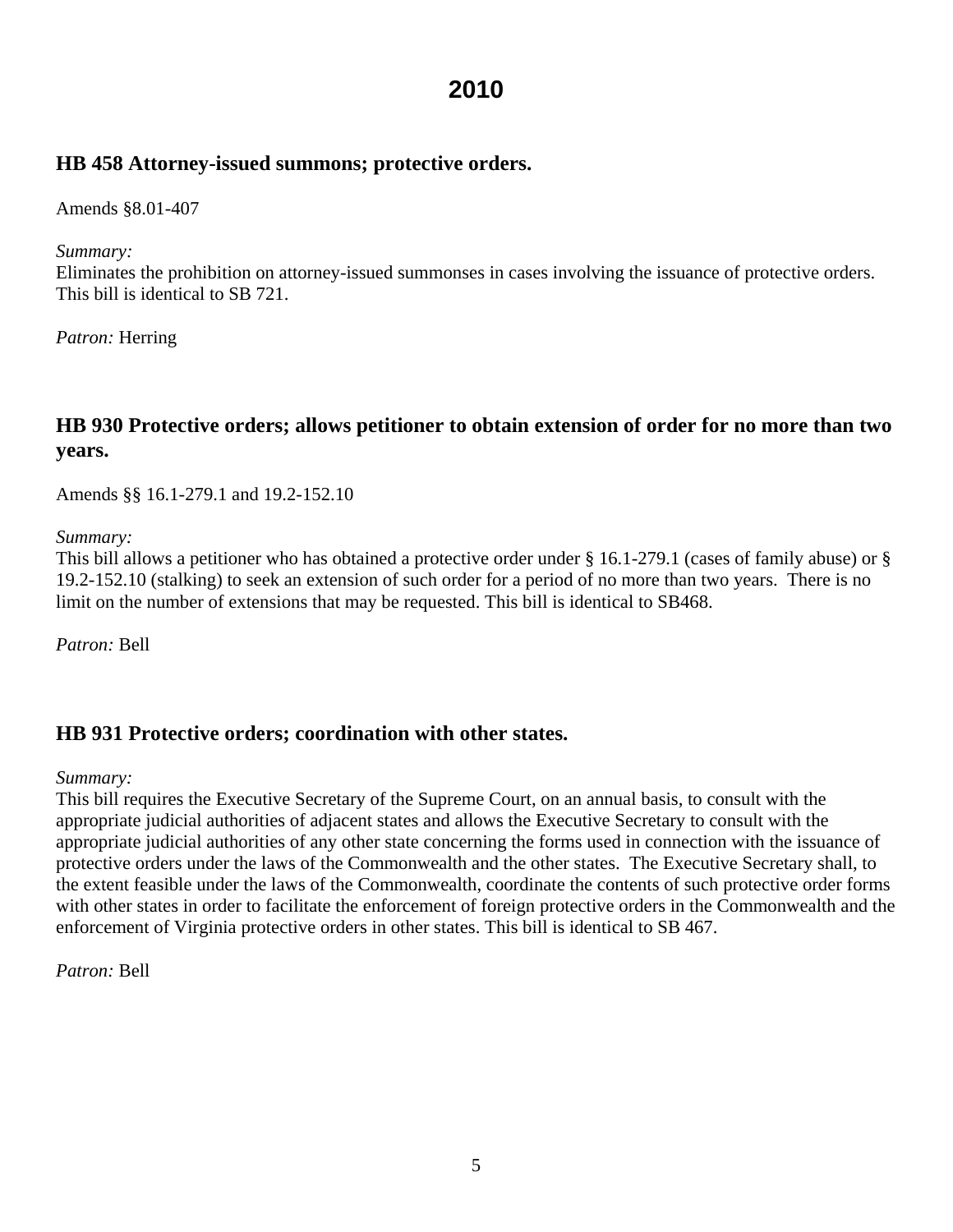### <span id="page-5-0"></span>**HB 1842 Emergency protective order; authority of magistrate or judge to issue in cases of sexual battery.**

An Act to amend and reenact §§ 19.2-152.8, 19.2-152.9, and 19.2-152.10 of the Code of Virginia, relating to authority of a magistrate or judge to issue an emergency protective order.

#### *Summary as passed House:*

**Protective orders; sexual battery.** Expands the authority of a magistrate or judge to issue any stalking protective order to include issuance when a warrant is issued for sexual battery or aggravated sexual battery. Currently, issuance of such an order predicated on a criminal act is limited to criminal offenses resulting in serious bodily injury or stalking.

*Patron:* Griffith

#### **HB 1857 Protective orders; issuance upon conviction in cases of family abuse.**

An Act to amend and reenact §§ 16.1-253.1 and 16.1-279.1 of the Code of Virginia, relating to protective orders; issuance upon conviction of certain crimes.

#### *Summary as passed:*

**Protective orders; issuance to incarcerated persons.** Provides that a court may issue a preliminary protective order upon a showing by the petitioner that (i) the allegedly abusing person is incarcerated and is to be released from incarceration within 30 days following the petition or has been released from incarceration within 30 days prior to the petition, (ii) the crime for which the allegedly abusing person was convicted and incarcerated involved family abuse against the petitioner, and (iii) the allegedly abusing person has made threatening contact with the petitioner while he was incarcerated, exhibiting a renewed threat to the petitioner of family abuse. If an incarcerated defendant is personally served and not transported to the hearing, the court may extend the protective order for a period not to exceed six months. If a preliminary protective order is issued the court may issue a permanent (two-year) protective order.

*Patron:* Shannon

#### **HB 1874 Magistrates; issuance of felony arrest warrants.**

An Act to amend and reenact §§ 19.2-45, 19.2-71, and 19.2-72 of the Code of Virginia, relating to power of magistrates to issue felony arrest warrants.

#### *Summary as passed:*

**Power of magistrates to issue felony arrest warrants.** Provides that a magistrate may not issue an arrest warrant for a felony offense upon the basis of a complaint by a person other than a law-enforcement officer without prior consultation by the magistrate with the attorney for the Commonwealth or, if no attorney for the Commonwealth is available, without prior consultation with a law-enforcement agency. The bill also provides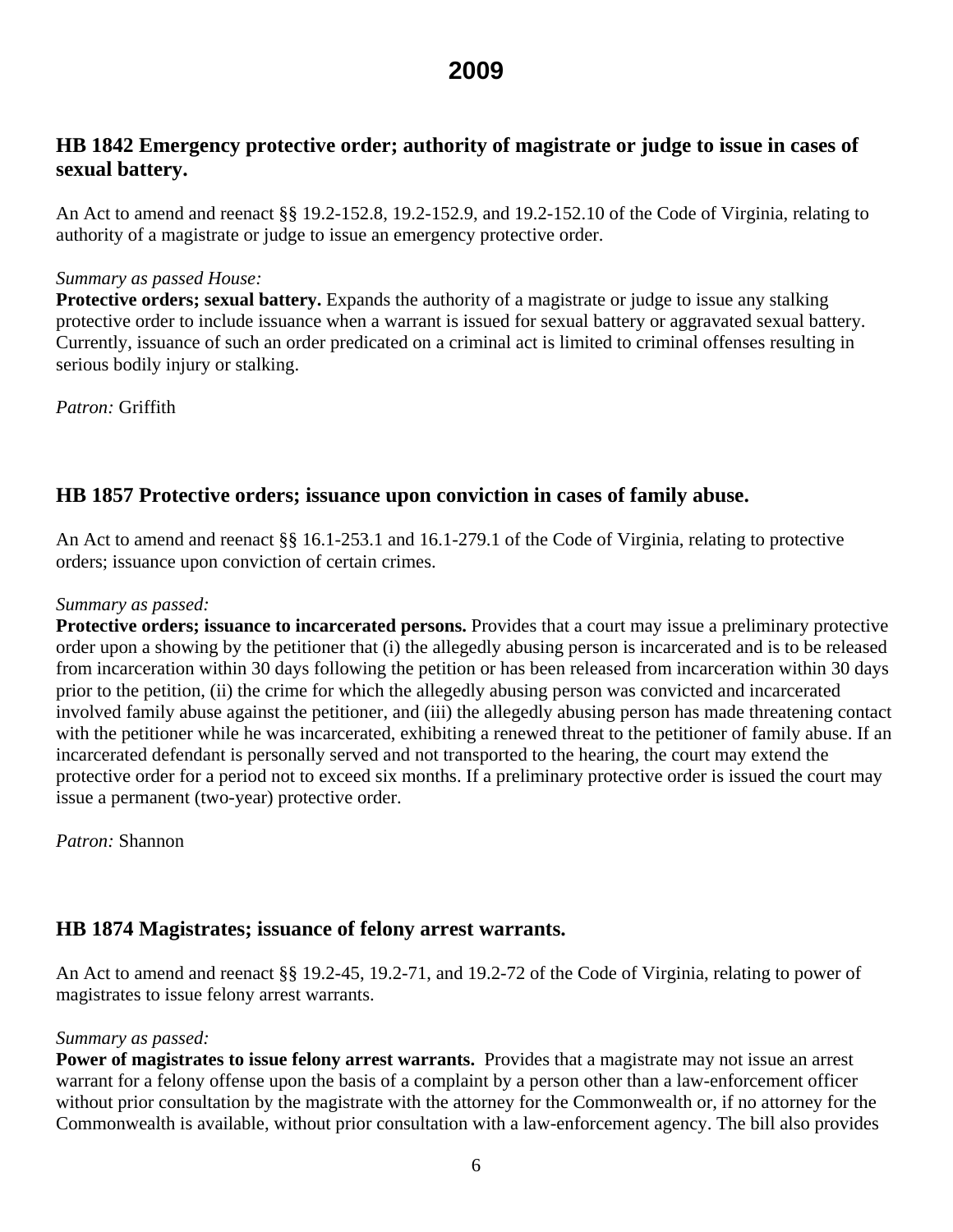<span id="page-6-0"></span>that a written complaint shall be required whenever practicable if the complainant is not a law-enforcement officer. (Identical to SB1426)

*Patron:* Cosgrove

### **HB 1908 Assault and battery of family/household member; court to order person to obtain certain services.**

An Act to amend and reenact § 18.2-57.3 of the Code of Virginia, relating to assault and battery against a family or household member; deferred disposition.

#### *Summary as passed House:*

**Assault and battery of family or household member; deferred disposition.** Rewrites the existing statute for clarity and allows the court to order the person to obtain services from a local community-based probation services agency if the services are available or from an alternative service provider. The bill also requires the court to order the person to be of good behavior for at least two years following deferral of proceedings. This bill is a recommendation of the Committee on District Courts. This bill is identical to SB 1300.

*Patron:* Armstrong

### **HB 2328 Adult abuse, suspected; requires local departments to take photographs, etc., thereof.**

An Act to amend and reenact § 63.2-1605 of the Code of Virginia, relating to suspected adult abuse; photographing of injuries.

#### *Summary as passed:*

**Suspected adult abuse; photographing of injuries.** Requires local departments to take or cause to be taken photographs, video recordings, or appropriate medical imaging of a suspected victim of adult neglect, abuse, or exploitation. This bill also provides that, if the adult is determined to be incapable of making an informed decision and of giving informed consent and either has no legal representative, or the legal representative is the suspected perpetrator of the neglect, abuse, or exploitation, consent may be given by an agent appointed under an advanced medical directive or medical power of attorney or other authorized person. In the event no agent or authorized representative is immediately available then consent shall be deemed to be given.

*Patron:* Athey

#### **SB 1439 Protective orders; removes provision to contain identifying information.**

An Act to amend and reenact §§ 16.1-253, 16.1-253.1, 16.1-253.4, 16.1-279.1, 19.2-152.8, 19.2-152.9, and 19.2-152.10 of the Code of Virginia, relating to protective orders; identifying information; expiration.

*Summary as introduced:*

**Protective orders.** Removes a provision added in 2008 allowing an addendum to the protective order to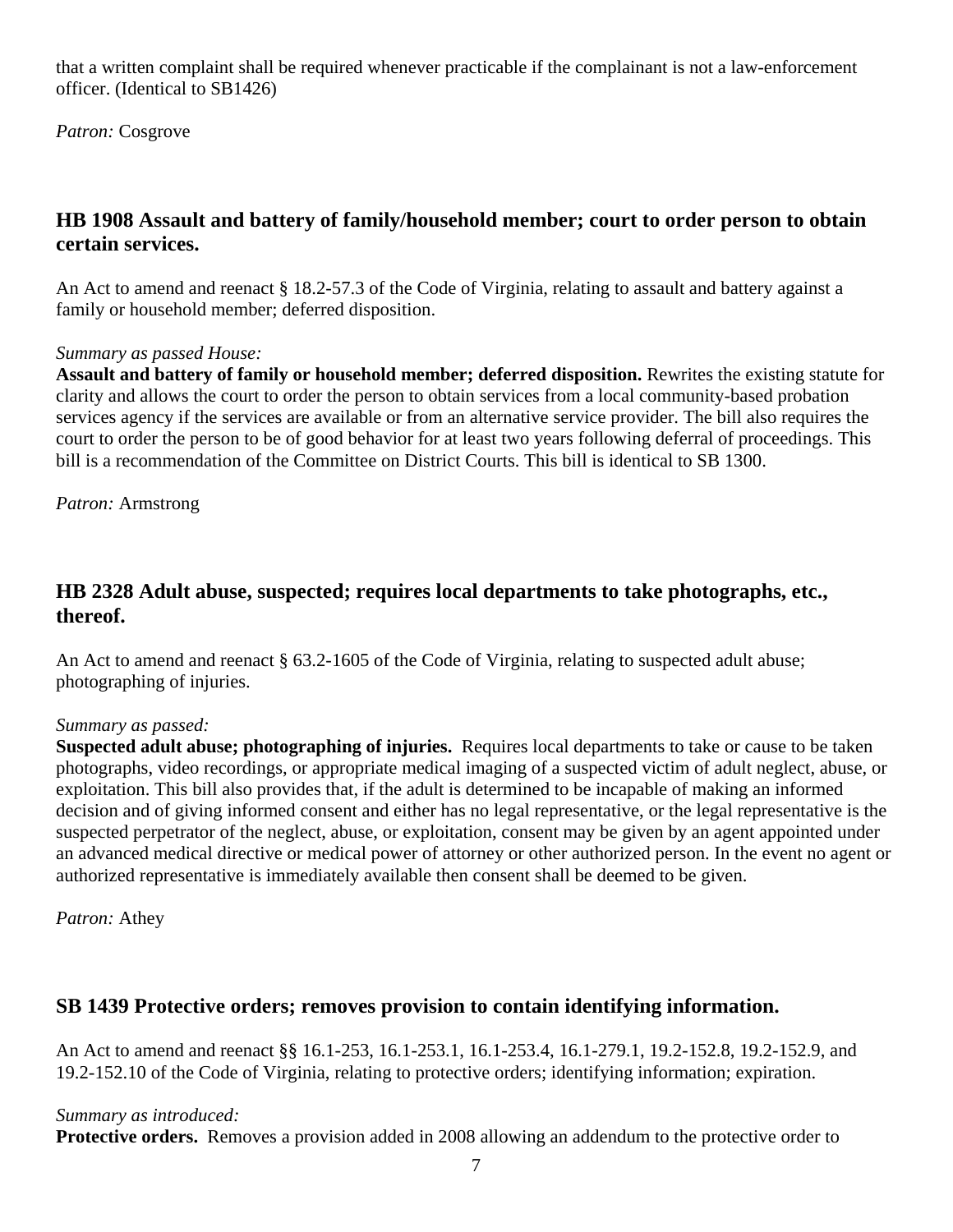<span id="page-7-0"></span>contain identifying information, so that the identifying information will return to the front page of the order. The bill also specifies identifying information to be added and transmitted to the Virginia Criminal Information Network (VCIN) regarding the protected person and provides that orders will expire at 11:59 p.m. on the date specified.

*Patron:* Edwards

## **2008**

### **HB 713 Protective orders, preliminary; court to extend if respondent fails to appear at hearing.**

Amends§ 19.2-152.9

Allows the court to extend a preliminary protective order for a period of up to six months if the respondent fails to appear at the hearing. Language mirrors subsection B of § 16.1-253.1, relating to preliminary protective orders in family abuse cases.

*Patron:* Janis

### **HB 753 Virginia Criminal Information Network (VCIN); protective order information sent thereto, expiration.**

Amends § 16.1-253, 16.1-253.1, 16.1-253.4, 16.1-279.1, 19.2-152.8, 19.2-152.9, 19.2-152.10, and 19.2-390

Provides that when a protective order is issued, the district court must, no later than the end of the business day on which the order was issued, enter identifying information in the Virginia Criminal Information Network (VCIN) system. If the order is issued by the circuit court, the primary law-enforcement agency to whom the order was forwarded by the clerk of the court must enter the name of the person subject to the order and other appropriate information into VCIN. Upon entry of the order, a copy of the order and an addendum containing identifying information must be forwarded forthwith to the primary law-enforcement agency responsible for service. Upon effecting service, the agency must enter the date and time of service into VCIN. If an entering agency determines that any identifying information is incorrect, it must enter the corrected information into VCIN. The bill also establishes the precise time when protective orders expire so that they can automatically be cleared from VCIN. The bill also requires, with some exceptions, that clerks make electronic reports of certain proceedings or adjudications to the Central Criminal Records Exchange and defines the term "electronic report." This bill is identical to SB 540.

*Patron:* Peace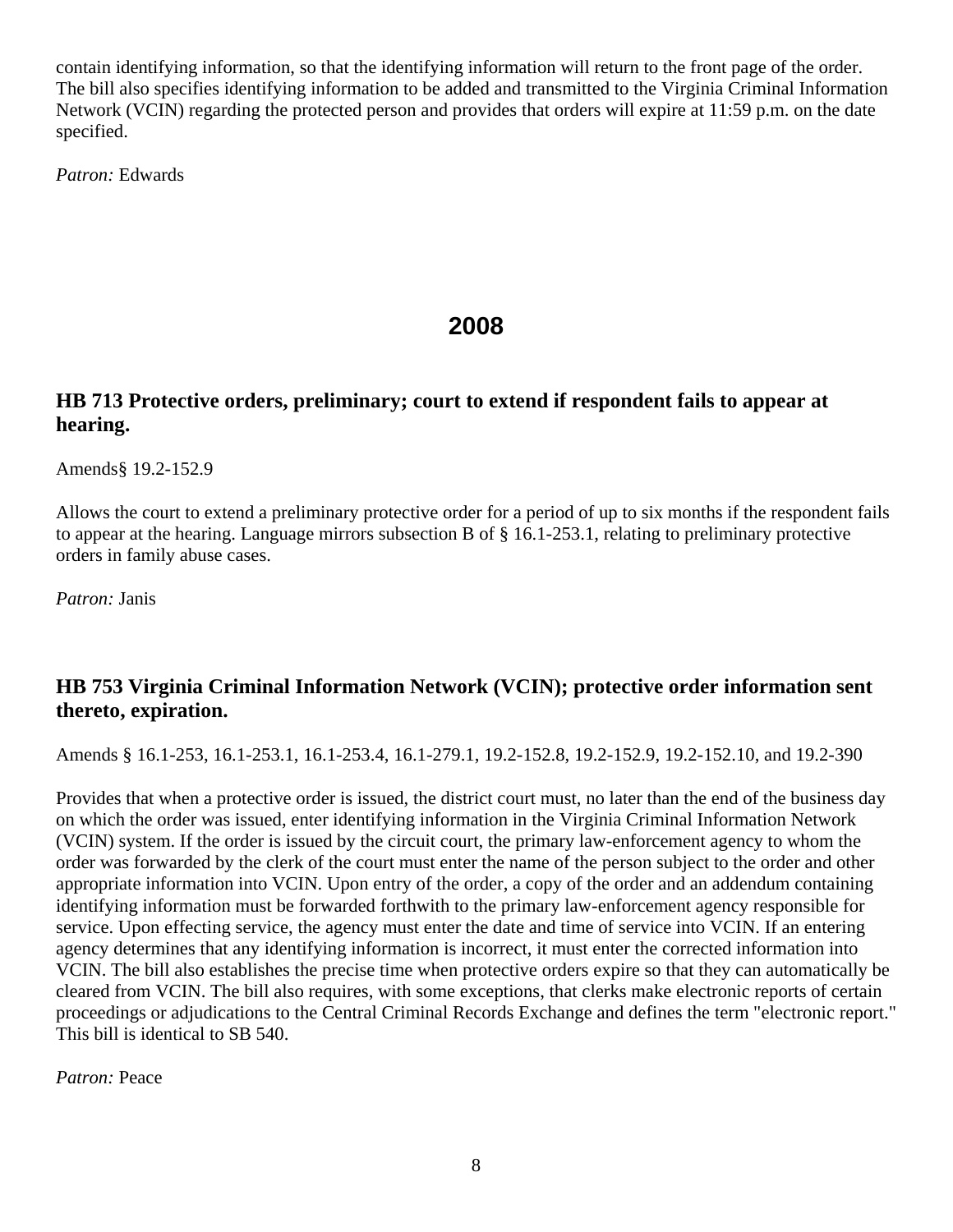### <span id="page-8-0"></span>**HB 1179 Assault & battery; admission to bail person committing second or subsequent offense against family.**

Amends § 19.2-120

Adds a presumption, subject to rebuttal, against admitting to bail any person who is arrested for felony assault and battery against a family or household member.

*Patron:* Lingamfelter

### **SB 173 Domestic violence cases; retention of records.**

Amends §§ 16.1-69.55 and 17.1-213

Provides that records in cases involving misdemeanor convictions for (i) assault and battery against a family or household member, or (ii) violating a protective order shall be retained for 20 years. A third conviction for these crimes within 20 years is a felony, however, currently, such records are only required to be retained for 10 years.

*Patron:* Blevins

### **SB 764 Address confidentiality for victims of domestic violence; program expanded.**

Amends § 2.2-515.2

Expands the address confidentiality for victims of domestic violence program currently implemented in the County of Arlington to the Counties of Albemarle, Augusta, Dickenson, Fairfax, Henry, Lee, Rockbridge, Russell, Scott, Washington, and Wise as well as the Cities of Buena Vista, Charlottesville, Lexington, Martinsville, Norfolk, and Roanoke. The bill also provides that an applicant to the program may apply in person at a domestic violence program, which is defined as a public and not-for-profit agency the primary mission of which is to provide services to victims of sexual or domestic violence. Currently, such applications are made directly to the Office of the Attorney General.

*Patron:* Ticer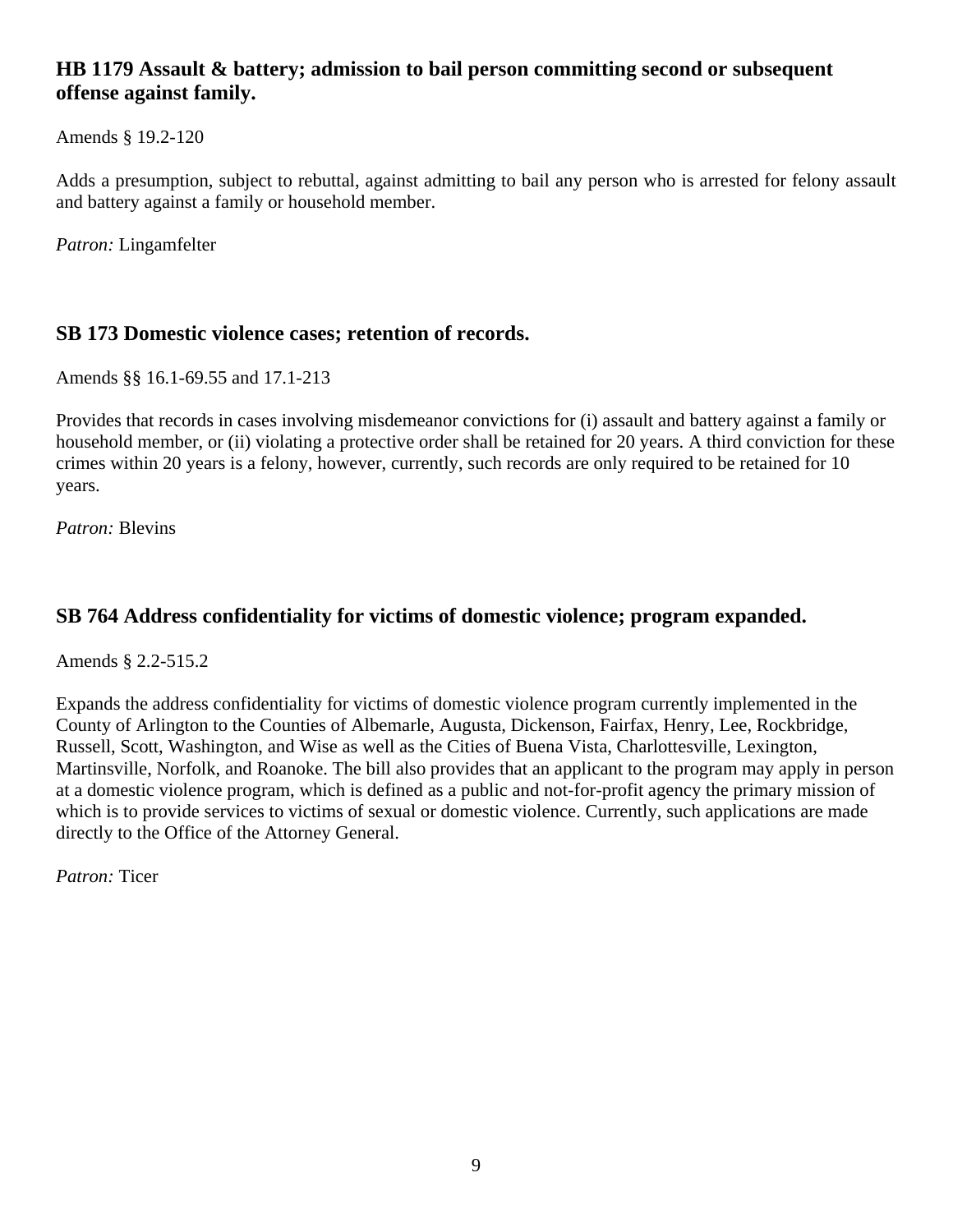#### <span id="page-9-0"></span>**HB 1738 Domestic assault warrants; issuance of emergency protective orders.**

A BILL to amend and reenact § 16.1-253.4

*Summary:* 

The bill creates the presumption of further family abuse when there already exists, or there is issued, a warrant for domestic assault. Such presumption may be rebutted by the alleged abused person.

*Patron:* Fralin

### **HB 1916 Family life education; requires Bd. of Education to incorporate instruction on dating violence, etc.**

An Act to amend and reenact § 22.1-207.1

*Summary:* 

Requires the Board of Education to incorporate instruction on dating violence and the characteristics of abusive relationships into its curriculum guidelines for family life education.

*Patron:* Ward

### **HB 1982 Protective orders; increases penalty for second offense for violation thereof.**

Amends and reenacts §§ 16.1-253.2 and 19.2-120

#### *Summary:*

Provides that the punishment for any person convicted of a second violation of a protective order, when the offense is committed within five years of a conviction for a prior offense and when either the instant or prior offense was based on an act or threat of violence, shall include a mandatory minimum term of confinement of 60 days. The bill also provides that any person convicted of a third offense, when the third such offense is committed within 20 years of the first conviction and when either the instant or any of the prior offenses was based on an act or threat or violence, is guilty of a Class 6 felony, and punishment shall include a mandatory minimum term of confinement of six months. The bill also provides that there is a rebuttable presumption that bail should be denied to any person convicted of a second or subsequent violation of a protective order. This bill is similar to SB 1237. *Patron:* Lohr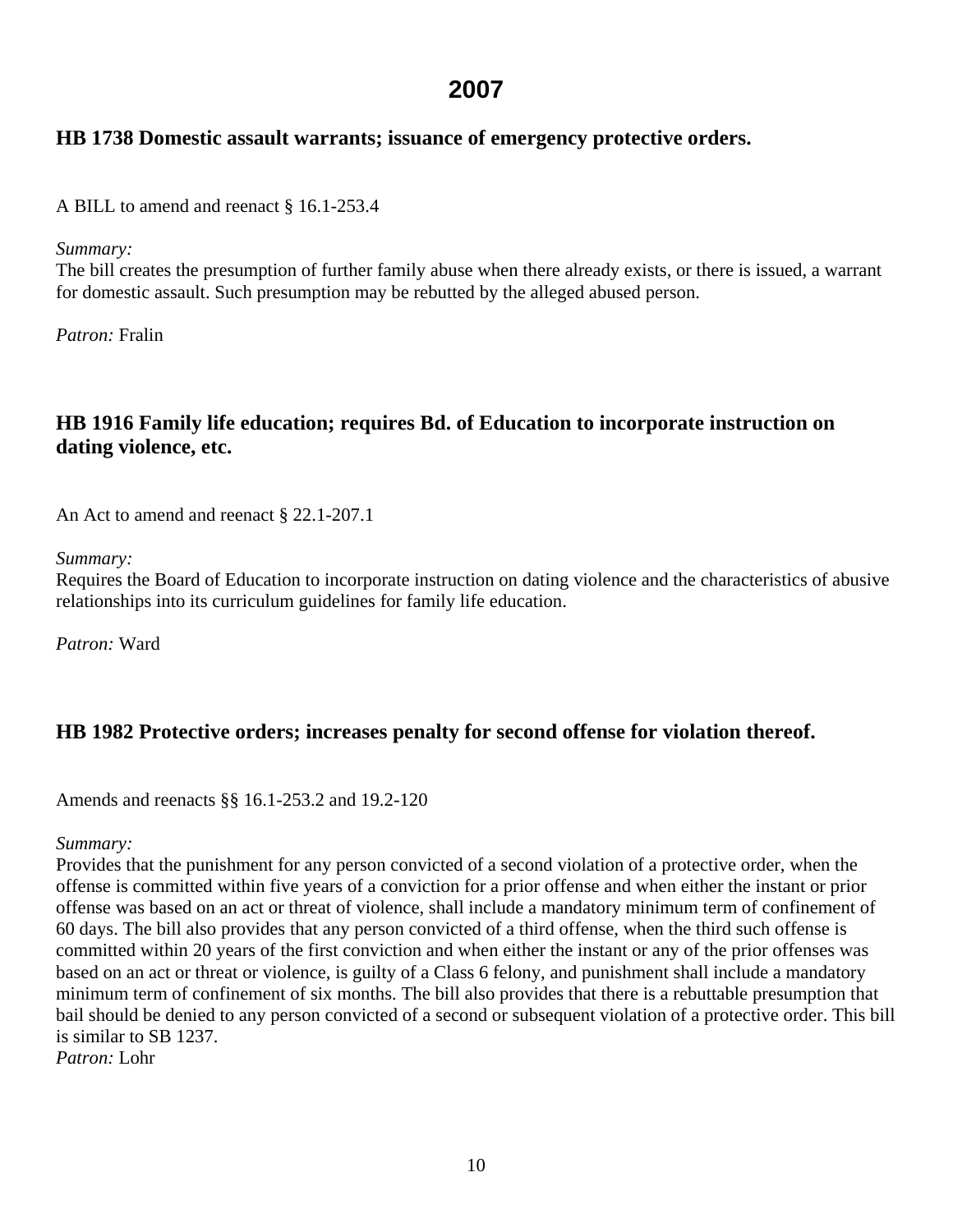### <span id="page-10-0"></span>**HB 2364 Magistrates; required to deliver copy of any criminal warrant issued at request of citizen to State.**

Amends and reenacts § 19.2-45

*Summary:* 

Requires magistrates to deliver a copy of any criminal warrant issued at the request of a citizen to the attorney for the Commonwealth, if requested by the attorney for the Commonwealth. This bill is identical to SB 997.

*Patron:* Scott, E.T.

#### **HB 2576 Protective orders; extension by court.**

Amends and reenacts §§ 16.1-253.1 and 20-103

*Summary:* 

Provides that a court may extend a preliminary protective order where the party subject to the order fails to attend the hearing because he was not personally served. The extended protective order must be served as soon as possible and the extension period is limited to six months. The bill also amends provisions relating to protective orders issued pending suit for divorce, custody or visitation to provide that if the party subject to the order fails to appear at the hearing the court may extend the order for a period not to exceed six months.

*Patron:* Shannon

### **HB 2646 Emergency protective orders; issuance thereof & judge to provide protected person with forms, etc.**

Amends and reenacts § 16.1-253.4

#### *Summary:*

Provides that when an emergency protective order is issued, the judge or magistrate shall provide the protected person or the law-enforcement officer seeking the emergency protective order with the form used to file a petition for a preliminary protective order and written information regarding protective orders that shall include the telephone numbers of domestic violence agencies and legal referral sources on a form prepared by the Supreme Court. If the forms are provided to a law-enforcement officer the officer shall provide the forms to the person who is the subject of the protective order.

*Patron:* Marsden